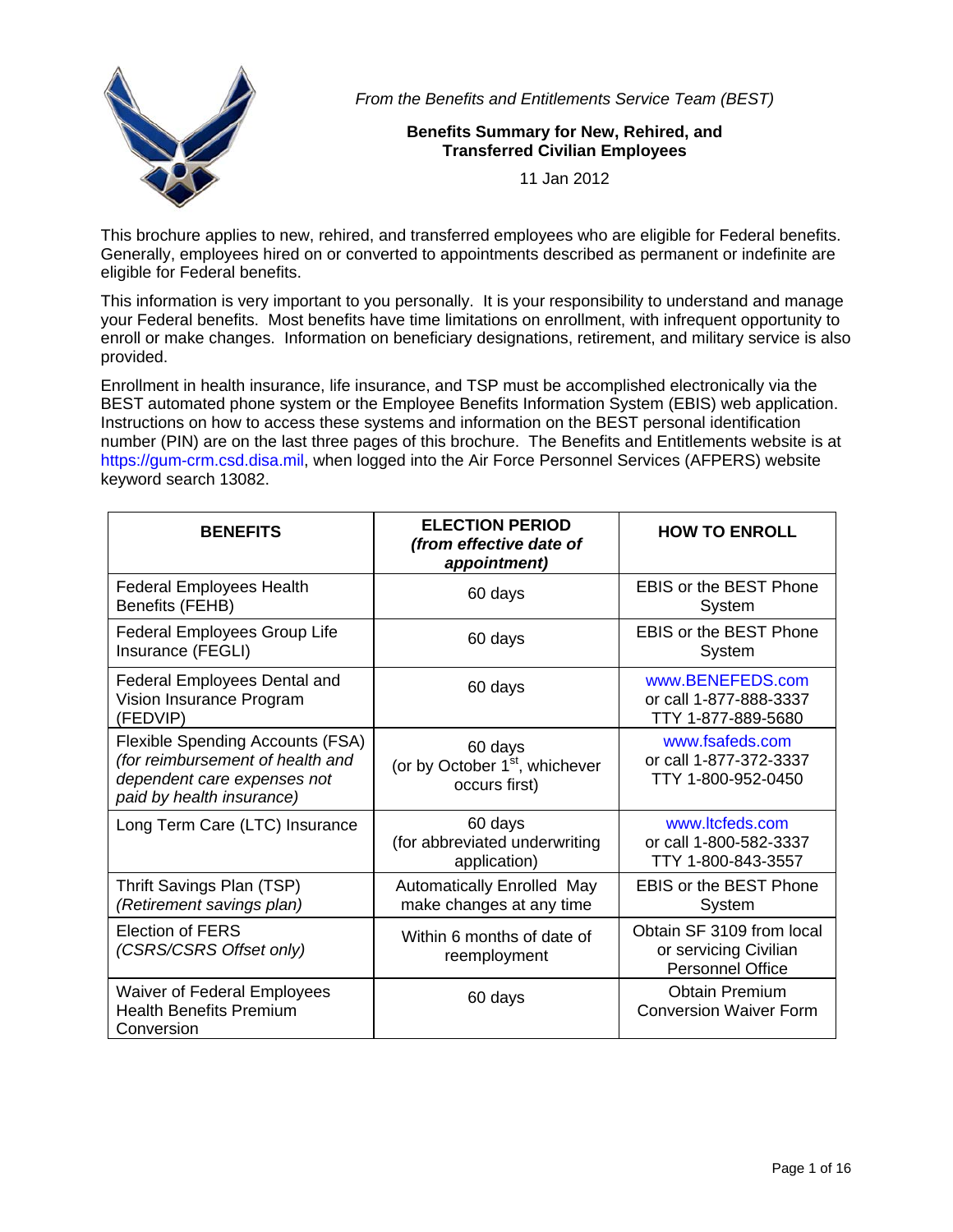## **ON-LINE BENEFIT eSEMINAR COURSES**

Before making your benefits elections, we encourage you to take the New Employee Benefits Orientation course available on the Employee Benefits Information System (EBIS) as an eSeminar. This audio-video presentation makes use of the Macromedia Flash plug-in, so you will need to have speakers connected to your computer in order to listen to the audio portion of the seminar. If you don't have speakers, you can press the Notes button and view the text that is being narrated on each slide. The New Employee Benefits Orientation course explains how each Federal benefit program works and how you can receive the maximum benefit from each program. Instructions on how to access EBIS start on page 14 of this brochure. Once logged into EBIS, just click the eSeminars icon at the top of your screen and then select the New Employee Benefits Orientation course.

In addition to the New Employee Benefits Orientation course, eSeminars offers two other courses that are important to you throughout your career:

- **Planning for Your Retirement.** This course will give you a detailed understanding of the benefits you are entitled to under the Civil Service Retirement System (CSRS) and/or the Federal Employees Retirement System (FERS), Social Security, Medicare, the Thrift Savings Plan (TSP), the Federal Employees Health Benefits program (FEHB), Long Term Care Insurance (LTC), the Federal Employees' Group Life Insurance (FEGLI) program, and the Flexible Spending Account (FSA) program. This module is composed of 6 segments (Retirement, Retirement for Special Groups, TSP, Social Security, Insurance, and Flexible Spending Accounts) and covers topics such as creditable civilian and military service, sick leave, computation of annuity, survivor benefits, how to pay deposits for civilian and military service, and taxation of annuities, as well as information on different types of retirement such as voluntary, discontinued service, disability, etc.
- **Financial Planning.** This course is designed to assist you with proper management of your finances so you can meet your life goals. It is devoted to the topics of insurance, taxes, investment options, investment planning, and estate planning as you plan for your future and for retirement.

## **FEDERAL EMPLOYEES HEALTH BENEFITS (FEHB)**

**The FEHB program provides comprehensive health insurance.** You can choose from fee-forservice plans, health maintenance organizations, consumer-driven plans and high deductible health plans. FEHB is one of the most valuable benefits of Federal employment, but coverage is *not* automatic – you must select one of the more than 100 available health plans in order to be covered. We cannot recommend a health plan -- you must do this homework yourself. Begin by consulting the "Guide to Federal Benefits For Federal Civilian Employees" (RI 70-1) to determine which plans you are eligible for, the basic services each plan provides, and the cost. After narrowing your choices, review the individual plan brochures for specific coverage information; for example, some plans require payment of annual associate or union dues, some provide dental coverage. If the guide and plan brochures are not available locally for review, you can find them on the Office of Personnel Management's (OPM) website (www.opm.gov/insure/health/planinfo/index.asp). While there, check out the Plan Comparison Tool for comparing plans by zip code. There are no FEHB plans that provide only dental or vision coverage. If dental and/or vision coverage is all you want, see the FEDVIP program information on page 5.

**New and rehired employees** on eligible appointments and **temporary employees converting** to an eligible appointment **have** *60 days* **from date of appointment** to sign up for a FEHB health plan. If you don't make an election, you are considered to have declined coverage and you must wait until the next open season or qualifying life event to enroll. Exception: Rehired employees with a break in service of 3 days or less do not have an opportunity to enroll. The prior enrollment (or declination) will continue.

**Important:** Enrollment is not retroactive; it cannot be made effective the day you enter on duty, as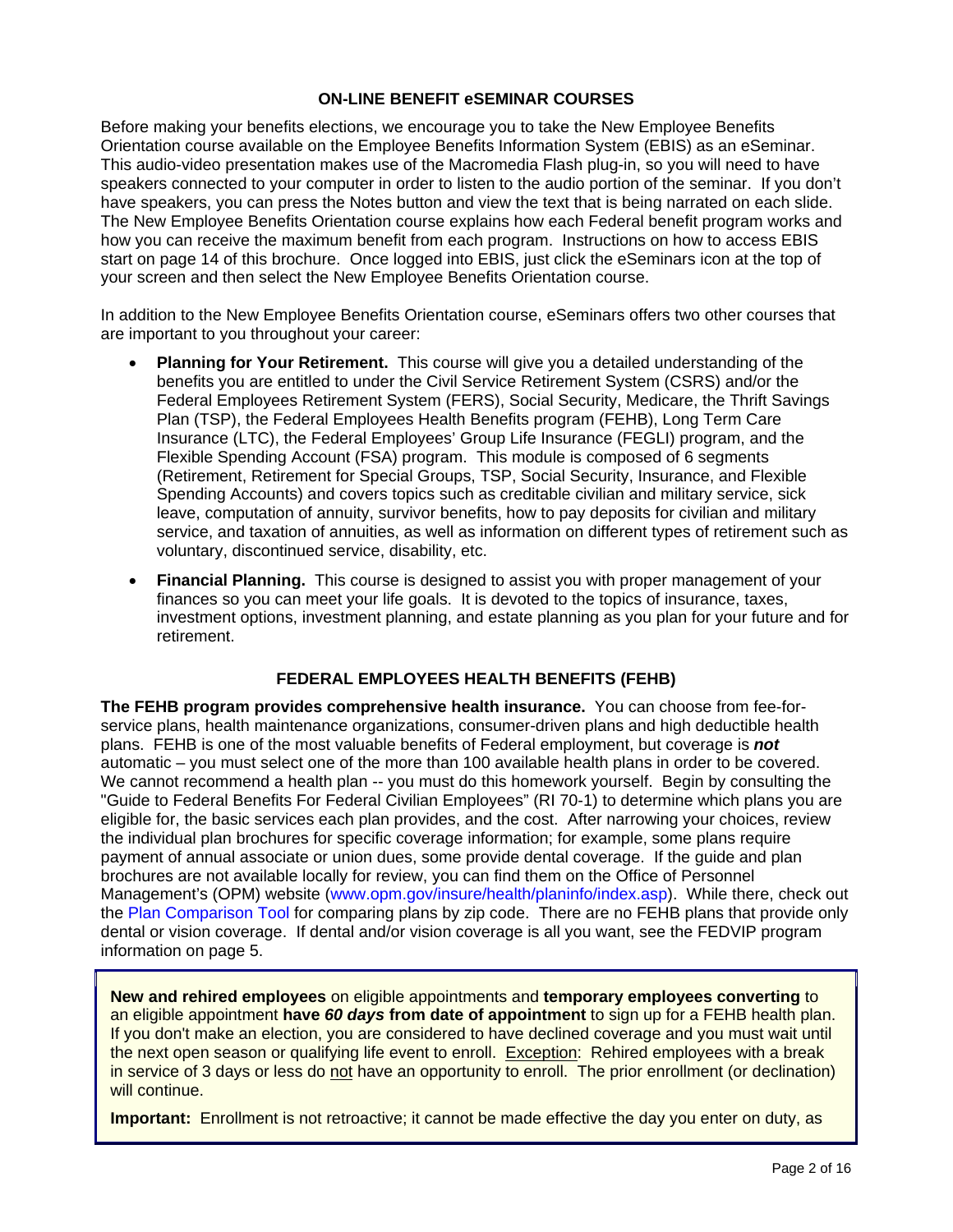you must have been in a pay status during some part of the pay period which precedes the one in which your enrollment becomes effective. Once this requirement has been met, your enrollment will become effective on the first day of the first pay period that begins after you submit your enrollment. You cannot be reimbursed for medical expenses incurred prior to the effective date. You need to consider this in canceling any other health insurance coverage you may already have, and for scheduling doctor visits or tests. Until the election is effective, you can obtain a copy of the SF 2809 (Health Benefits Election Form) from EBIS or by fax through the BEST phone system, to use as proof of insurance until you receive your enrollment card from the health carrier. Once the election is effective, you can obtain the SF 2809 from your electronic Official Personnel Folder.

## **Use EBIS or the BEST phone system to enroll in FEHB.**

**Transferring employees.** If you transfer from a post of duty within the United States to a post of duty outside the United States, or reverse, you have 31 days before leaving the old post of duty to 60 days after arriving at the new post to elect to enroll or change to a new health plan. If a transfer within the United States moves you out of the servicing area of your HMO, you may elect a new health plan upon notifying your employing office of the move. An enrollment or change is effective the first day of the first pay period that begins after you submit your enrollment.

**Reemployed Annuitants.** If you are enrolled in FEHB as a retiree and are reemployed in a FEHB eligible position (term or permanent), you may elect to have your health benefits transferred from the Office of Personnel Management (OPM) so that you may take advantage of premium conversion. If you did not have FEHB as a retiree and you are reemployed in an eligible position (term or permanent), you may enroll within 60 calendar days of your rehire. If you are hired in a temporary appointment your health insurance status will not change.

**Premium Conversion** is a "pre-tax" arrangement under which the part of your salary that goes for health insurance premiums is non-taxable. You save on Federal income tax and FICA taxes, and in most cases, on State and local income taxes. Premium conversion is automatic unless you waive participation by submitting the "Premium Conversion Waiver/Election Form" at the same time you submit your FEHB enrollment. Please note: If you elect to participate in premium conversion you **cannot** cancel or change your FEHB enrollment to self-only any time you want. Instead, you have to wait for the next open season or experience a qualifying life event that corresponds with the desired change. The premium conversion waiver/election form is available on the AFPERS website at https://gum-crm.csd.disa.mil, key word search KA 2531. Complete the attached premium conversion waiver form and fax to BEST at DSN 665-2936 or (210) 565-2936.

**Cost of FEHB.** On average, the employee share of the FEHB premium is about 25% of the total cost. The Government pays the rest.

However, if you are a part-time employee working 16 to 32 hours a week (32 to 64 per biweekly pay period) you are entitled to a partial Government contribution in proportion to the number of hours scheduled to work in a pay period. The amount of the Government contribution is determined by dividing the number of hours scheduled to work during the pay period by the number of hours worked by a full-time employee serving in the same or comparable position (normally 80 hours per biweekly pay period). That percentage is then applied to the normal government contribution identified in the plan booklet. Deduct the resulting amount from the total premium shown on the plan booklet (both government and employee shares), and the remaining amount is the employee portion of the premium that will be withheld each pay period.

**Eligible family members.** If you enroll in a Self and Family plan, the following family members are eligible for coverage:

- Your spouse, including a valid common law marriage (marriage means only a legal union between one man and one woman as husband and wife).
- Your children under age 26, including an adopted child, recognized natural child, stepchild, or foster child (if in a regular parent-child relationship).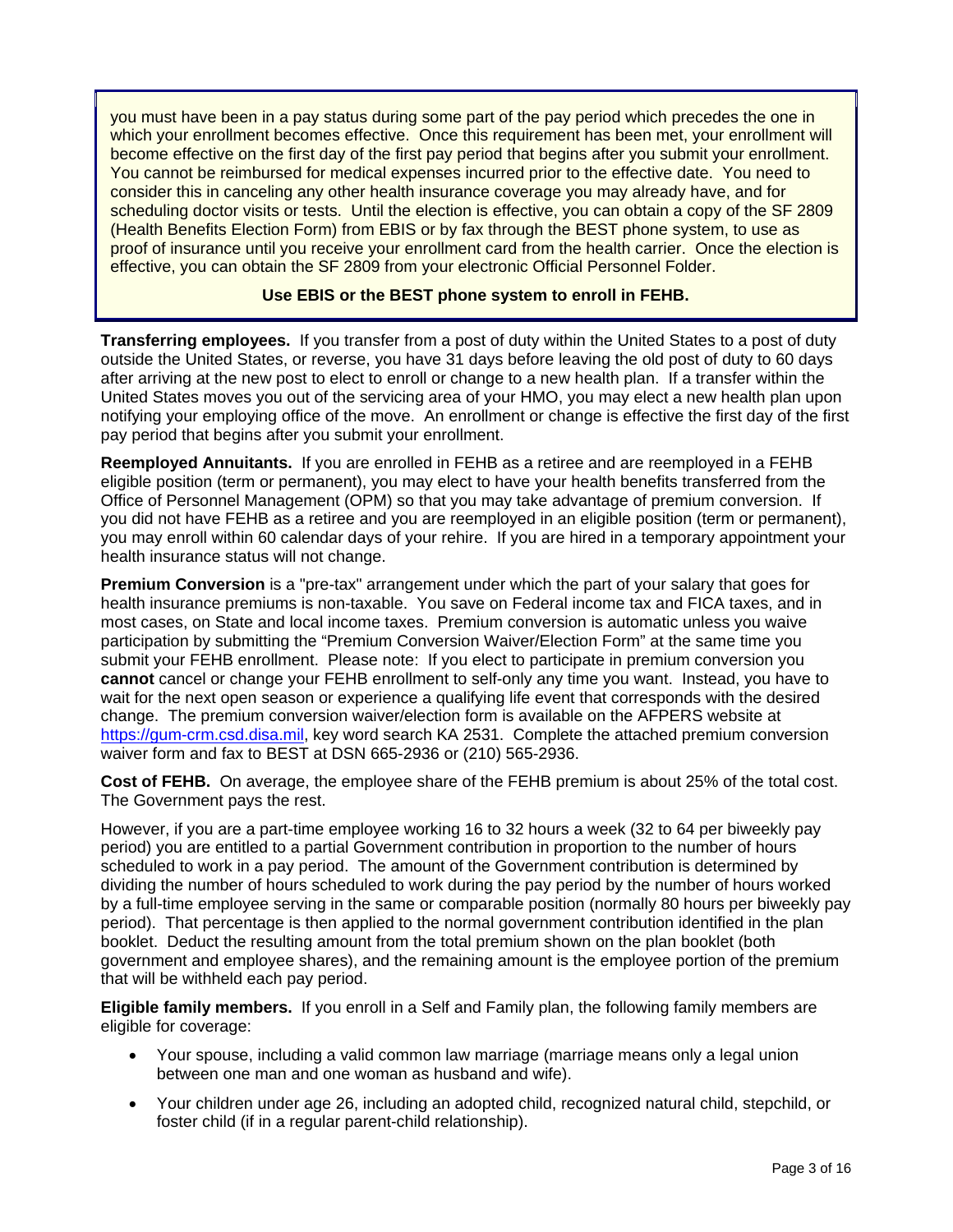- Your married child under age 26, does not include their spouse or their children.
- Children incapable of self-support, if disabling condition existed before age 26.

**Continuous enrollment.** Once enrolled in FEHB, your coverage continues from year-to-year and even into retirement if you meet the 5-year requirement.

**If you elect not to enroll in FEHB at this time**, you need do nothing. However, unless you experience a qualifying life event, your next opportunity to enroll is the next annual open season which runs from the second Monday in November through the second Monday in December each year. Coverage elected during an open season is effective the first day of the first full pay period the following Jan. If you experience a qualifying life event, such as marriage, birth of a child, or loss of coverage under another policy, you have 60 days from the date of the event to conduct a non-open season enrollment. There are many qualifying life events – visit the AFPERS website at https://gum-crm.csd.disa.mil and keyword search KA 2298 or speak with a BEST counselor for more information.

# **FEDERAL EMPLOYEES' GROUP LIFE INSURANCE (FEGLI)**

**FEGLI provides group term life insurance.** If you are in a FEGLI-eligible position, you are automatically covered under Basic life insurance, unless you choose to waive that coverage. You can also elect Optional insurance for you, and/or your eligible family members.

**New Federal employees** are automatically enrolled in **Basic** life insurance effective the first day in a pay and duty status. If you don't want Basic insurance, you must take action to waive it. If you waive before the end of your first pay period, no premiums will be withheld.

**Optional** life insurance coverage is *not* automatic – you have to take action to elect it. You must have Basic insurance in order to be eligible for Optional insurance. **You have 60** *days* **from your date of hire to sign up for Optional life insurance.** Optional insurance is effective the date you submit the election. If you do not elect to enroll in Optional insurance, you are considered to have waived Optional coverage.

**Use EBIS or BEST phone system to elect or waive Basic and Optional insurance.** 

No proof of insurability is required for the Basic insurance you get on being hired, or for any Optional insurance that you sign up for during the first 60 days of employment. Proof of insurability may be required for insurance changes after that time.

**Rehired employees with a break in service of 180 days or less** are automatically enrolled in the same level of coverage in effect at the time of separation from employment. If you do not want this coverage, you may waive (cancel) all or a part of it at any time, but you may not elect to increase the coverage. If you had previously waived all coverage, you may not elect to be enrolled.

**Rehired employees with a break in service** *over* **180 days** are automatically enrolled in the same level of coverage in effect at the time of separation from employment. You have 60 days from date of rehire to elect additional Optional coverage if you don't already have the maximum. If you had waived all FEGLI coverage during your previous employment, the waiver will be cancelled, you will be enrolled in Basic only, and will have a 60-day opportunity to elect Optional coverage.

**Transferring employees** may not enroll or elect additional life insurance based on the transfer.

**Reemployed Annuitants.** If you are reemployed in a temporary position, your life insurance will be administered by OPM and premiums will be withheld from your annuity. If you are rehired in a FEGLI eligible appointment (term or permanent) the following rules apply:

 Basic, Option A, and/or Option C are suspended as an annuitant. As an employee you will be automatically enrolled in Basic life insurance and if applicable Option A and/or Option C coverage you continued as a retiree. If you were not eligible to carry Basic, Option A, or Option C into retirement because you did not meet the 5 year requirement, you will be automatically enrolled in the coverage you had on the date of retirement. If you are reemployed within 180 days of separating from your previous position any existing waiver or declination stands. If the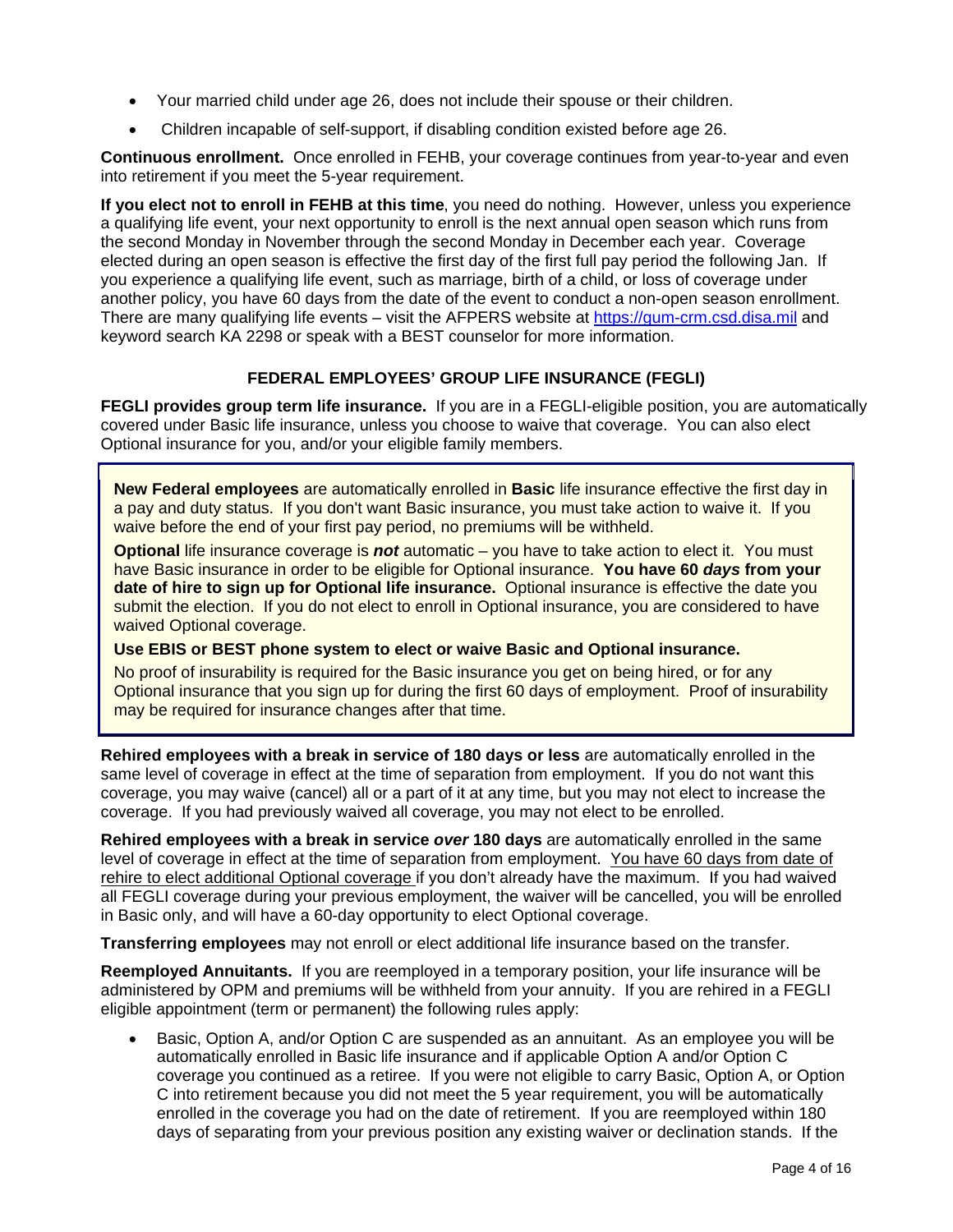break was 180 days or more, you have 60 days to make additional elections through EBIS or the BEST phone system. PLEASE NOTE: if you waive Basic, Option A, and/or Option C coverage as an employee, you are also waiving that coverage as an annuitant. You will not be eligible to get the coverage back once you separate from your reemployed annuitant position.

• Option B coverage differs from the other options. You may choose to keep Option B as an annuitant if applicable or have it as an employee. If you elect to keep it as an annuitant, no action is required. If you would like to carry Option B as an employee, you have 60 days from the date of reemployment to make an election. If you did not have Option B coverage as an annuitant and your break in service was less than 180 days, any existing waiver or declination still stands. If you did not have Option B coverage or had less than 5 multiples as a retiree and your break in service is 180 days or more, you may elect this coverage or increase the number of multiples as a reemployed annuitant.

### **Note: If you were rehired prior to 24 Nov 2003 you may keep the life insurance you acquired during reemployment if you meet the 5 year requirement and are eligible for a supplemental or re-determined annuity. If you were rehired after 23 Nov 2003, life insurance acquired as a reemployed annuitant cannot continue upon your separation.**

**The Federal Employees' Group Life Insurance Program (FEGLI)** offers:

- **Basic Life Insurance** equal to your annual basic pay (includes locality pay/local market supplements), rounded to the next higher \$1,000, plus \$2,000. Basic also provides an Extra Benefit to employees under age 45, at no additional cost. (See the FEGLI Program Booklet for more on the Extra Benefit.)
- Plus **three types of Optional insurance**:
	- o Option A Standard. Provides a straight \$10,000.
	- $\circ$  Option B Additional. Provides an amount from one to five times your annual basic pay (after rounding up to the next \$1,000).
	- $\circ$  Option C Family. Provides coverage for your spouse and eligible dependent children in an amount from one to five times \$5,000 for your spouse and from one to five times \$2,500 for eligible dependent children.

**FEGLI Eligible Family Members** include opposite sex spouses either through marriage or common law and dependent unmarried children under the age of 22 or if over the age of 22, incapable of self support. Dependent children include: a recognized natural child (including children born out of wedlock); an adopted child; or a stepchild/foster child who lives with you in a regular parent-child relationship. The rules for family member eligibility are not the same as for the FEHB program. Air Force civilians may contact BEST if they need help in determining eligibility.

**The FEGLI Program Booklet (FE 76-21)** contains information you need to become familiar with. You may download it from the OPM website at www.opm.gov/insure/life/fegli/feds.asp.

**Cost of FEGLI.** Use the **FEGLI Calculator** at www.opm.gov/calculator/worksheet.asp to determine the cost and benefits of various levels of optional insurance coverage. Life insurance premiums are withheld automatically from your pay.

**Continuous enrollment.** Your FEGLI coverage continues from year-to-year and into retirement if you meet the 5-year requirement.

**Changes to FEGLI coverage** may be made during infrequent (not annual) open seasons or within 60 days after a qualifying life event such as marriage, divorce, death of spouse, or acquisition of an eligible child.

**You may waive (cancel) life insurance coverage at any time**, but you must wait one full year from the date of waiver before you can apply to re-enroll. This process requires that you have a medical exam, at your own expense. The Office of Federal Employees' Group Life Insurance (OFEGLI) approves/disapproves these requests.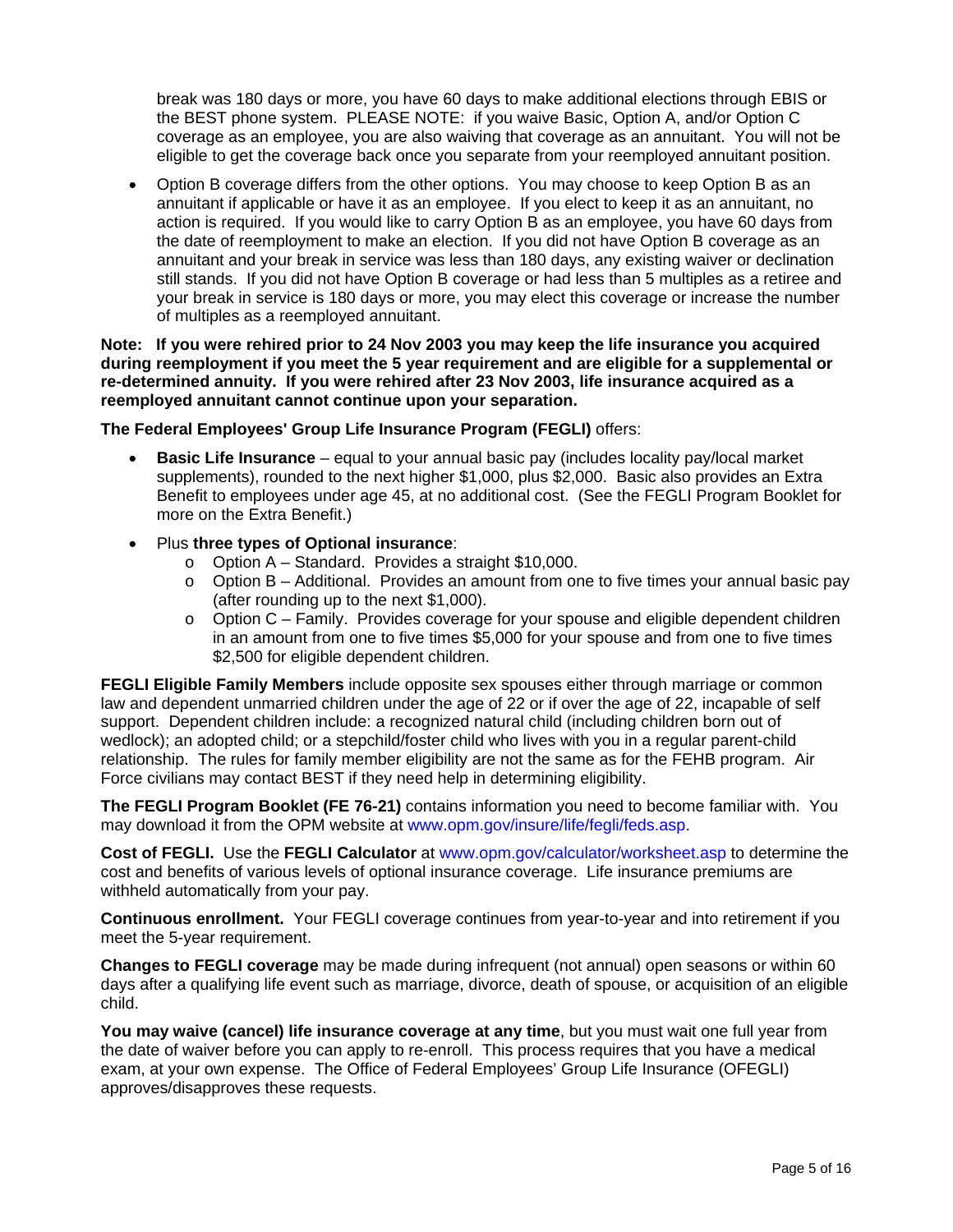## **FEDERAL EMPLOYEES DENTAL AND VISION PROGRAM (FEDVIP)**

**The FEDVIP program offers comprehensive dental and vision coverage** to eligible Federal employees and eligible family members on an enrollee-pay-all basis. Eligible individuals can enroll in a dental plan and/or a vision plan, for self-only, self plus one, or self and family coverage. Premiums will be withheld from salary on a pre-tax basis. The Guide to Federal Benefits for Federal Civilian Employees, discussed in the FEHB section, also contains information on the FEDVIP dental and vision plans.

**Newly hired and newly eligible employees have 60 days from date of hire or date of becoming eligible to enroll in the FEDVIP program.** Enrollment is effective at the beginning of the pay period following the one in which submitted. During the 60-day opportunity, you may enroll in one dental plan and in one vision plan. Once you enroll in a plan, your 60-day window for that type of plan ends, even if 60 calendar days have not yet elapsed. If you don't enroll during the 60-day period, you may do so at the next open season in Nov/Dec or upon experiencing a qualifying life event (QLE). FEDVIP enrollment is conducted at www.benefeds.com.

**Transferring employees already enrolled in the FEDVIP program –** if the transfer moves you out of a regional plan's service area, you may change from one plan to another. There is no time limit. If your payroll office changed due to the transfer, you must call BENEFEDS (1-877-888-3337, menu option 7) right away and provide the effective date of the transfer and your new payroll office number.

**Reemployed Annuitants.** If you are enrolled in FEDVIP as an annuitant you may choose to either continue to pay premiums from your annuity or have them deducted from your current pay. If you wish to continue paying from your annuity no action is required, to change payment method, contact BENEFEDS (1-877-888-3337).

**Eligibility.** Federal employees, including those who live outside the United States, are eligible to enroll in FEDVIP if they are eligible to enroll in the FEHB program (whether they ever enroll in FEHB or not). FEDVIP is completely separate from the FEHB program. Eligible family members include an enrollee's spouse and unmarried dependent children under the age of 22, or if age 22 or older, incapable of selfsupport. The rules for family members' eligibility are not the same as for the FEHB program. Air Force civilians may contact BEST if they need help in determining eligibility.

**Enroll in FEDVIP via the secure BENEFEDS Portal** at www.benefeds.com, or by contacting a BENEFEDS customer service representative toll-free at 1-877-888-3337, TTY 1-877-889-5680, Monday – Friday, 9 a.m. to 7 p.m., Eastern Time. (You do not have to wait for FEHB enrollment to become effective before you can enroll in FEDVIP; you don't have to enroll in FEHB at all. You just have to be eligible for FEHB in order to be eligible for FEDVIP.)

**Continuous enrollment.** Once enrolled, your FEDVIP coverage continues from year- to-year and into retirement unless you elect to change or cancel it during an open season or because of a qualifying life event.

Call BEST if you aren't sure if you are eligible for FEDVIP; however, if you have any questions or need other assistance, you will need to visit the BENEFEDS Portal or speak with a BENEFEDS customer service representative.

## **FLEXIBLE SPENDING ACCOUNTS**

**The Federal Flexible Spending Account Program for Federal Employees (FSAFEDS)** provides a way for you to save money on health care and/or child care/elder care expenses. You set aside money from your salary **before** taxes are withheld, incur eligible expenses, and receive reimbursement. Enrolling in FSAFEDS lowers the amount of income tax you pay because the salary you set aside for FSAFEDS is not taxed. There are three types of FSA accounts: general purpose Health Care FSA, Limited Expense Health Care FSA, and Dependent Care FSA.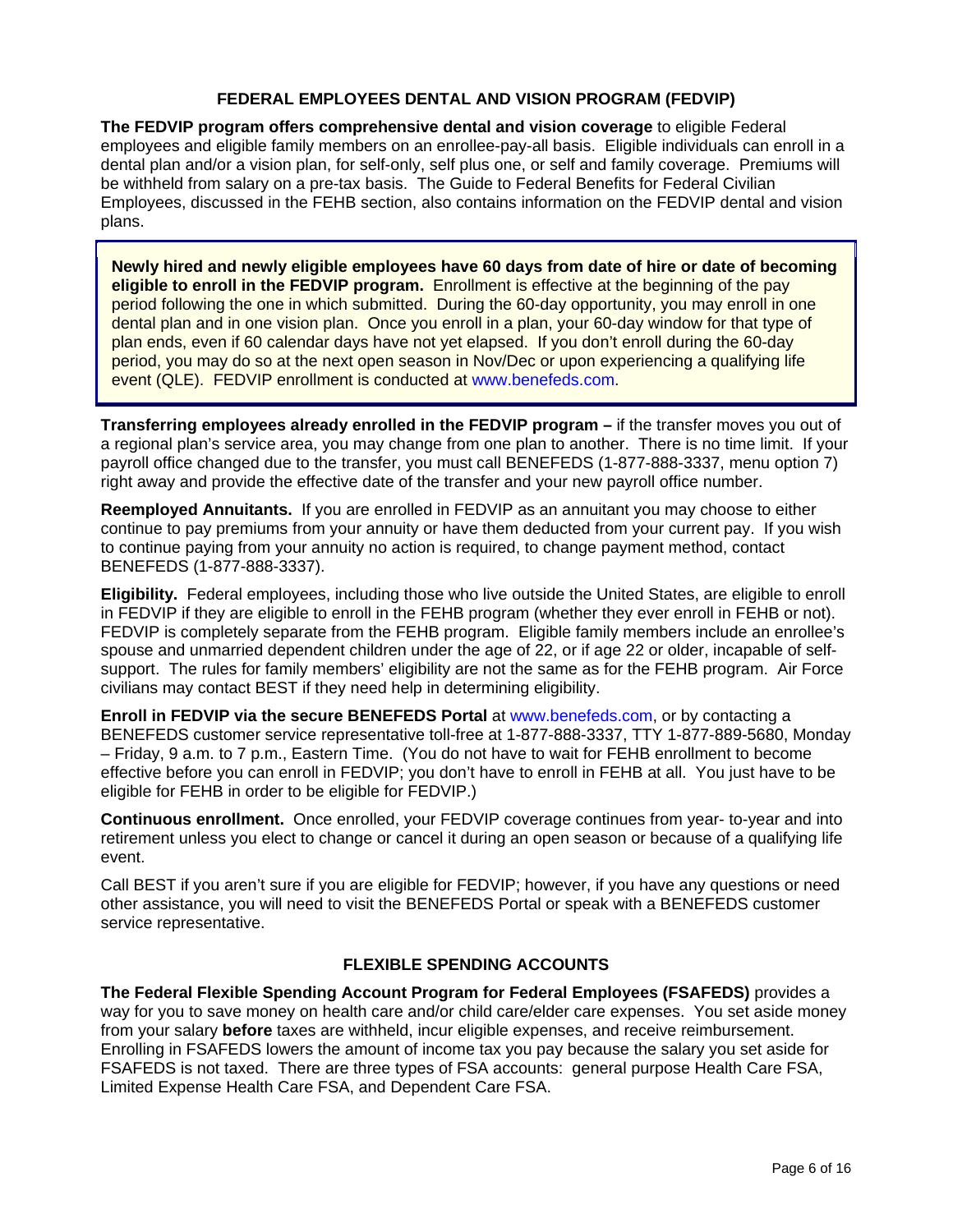**New employees and rehires have** *60 days* **from entry on duty or until October 1,** *whichever comes first***,** to sign-up for the Flexible Spending Account (FSA) program. Applications for the current calendar year are not accepted from October 1 through December 31. If you wish to enroll for the following calendar year, you will do so during the annual Open Season held each year from the second Monday in November through the second Monday in December. Enroll in the FSA program at www.fsafeds.com.

**Transferring employees** – If you are contributing to an FSA account(s) when you transfer, your contributions should continue. However, if your payroll office changed due to the transfer, you must call FSAFEDS right away and provide the effective date of the transfer and your new payroll office identification number (available in the Remarks section of your Leave and Earnings Statement (LES)). It is **your** responsibility to ensure your contributions continue, to include checking your LES every pay period.

**Reemployed Annuitants.** If you are reemployed within 60 days after separation but before the end of the same tax calendar year, the previous election will be reinstated and you will have access to your account. You will not be able to change your allotment and you will be required to make up missed allotments. Exception: if you had a qualifying status change (QSC) within the 60 days you can modify the election. For example, change in legal martial status, change in the number of tax dependents, change in the cost of dependent care costs, etc.

**Employees eligible to enroll in a Health Care FSA** include anyone eligible to enroll in the FEHB program, *even if not enrolled in FEHB*. **All employees with qualified dependents** may enroll in the **Dependent Care FSA** *except* intermittent or when actually employed (WAE) employees with no fixed work schedule whose tour of duty is six months or less.

## **FSAFEDS offers three types of FSA accounts:**

- **Health Care FSA (HCFSA)** can be used to pay for eligible health care expenses not reimbursed by your FEHB plan or any other medical, dental, or vision care plan that you or your dependents may have, and not claimed on your income tax return. The maximum contribution is \$5,000, and the minimum is \$250.
- Eligible dependents include a natural child, stepchild, adopted child, eligible foster child, or a child who is placed with the employee for legal adoption. An eligible child is covered through the taxable year prior to the taxable year in which the child turns 27. The child does not need to reside with the employee or qualify as the employee's tax dependent. Examples of eligible expenses include, but are not limited to, co-payments, deductibles, co-insurance, blood pressure monitors, Braille books and magazines, childbirth classes, dental care, orthodontic treatment, guide dogs, hearing aids, weight-loss programs at physician's direction, and laser eye correction. Insurance premiums, including those for FEHB, Long Term Care, private insurance premiums and supplemental insurance premiums, are not eligible for reimbursement.
- **Limited Expense Health Care FSA (LEX HCFSA)** can be used to pay for eligible vision and/or dental expenses not covered by FEHB or any other medical, dental, or vision care plan you or your dependents may have. Individuals who enroll in the LEX HCFSA are those who are enrolled in an FEHB High Deductible Health Plan (HDHP) and have a Health Savings Account (HSA). Individuals eligible for a HSA are not eligible for the general purpose HCFSA.
- **Dependent Care FSA (DCFSA)** allows you to be reimbursed on a pre-tax basis for child care or adult dependent care expenses for qualified dependents that are necessary to allow you or your spouse to work, look for work, or attend school full-time. However, if you did not find a job and have no earned income for the year, your dependent care costs are not eligible. The maximum annual amount you may set aside is limited to the lesser of \$5,000 (\$2,500 if married and filing a separate income tax return); the employee's earned income (if less than \$5,000/\$2,000); or the spouse's earned income (if less than \$5,000/\$2,000). Eligible dependents under age 13, or dependents who are mentally or physically incapable of caring for themselves. Examples of eligible expenses include placement fees for a dependent care provider, such as an au pair;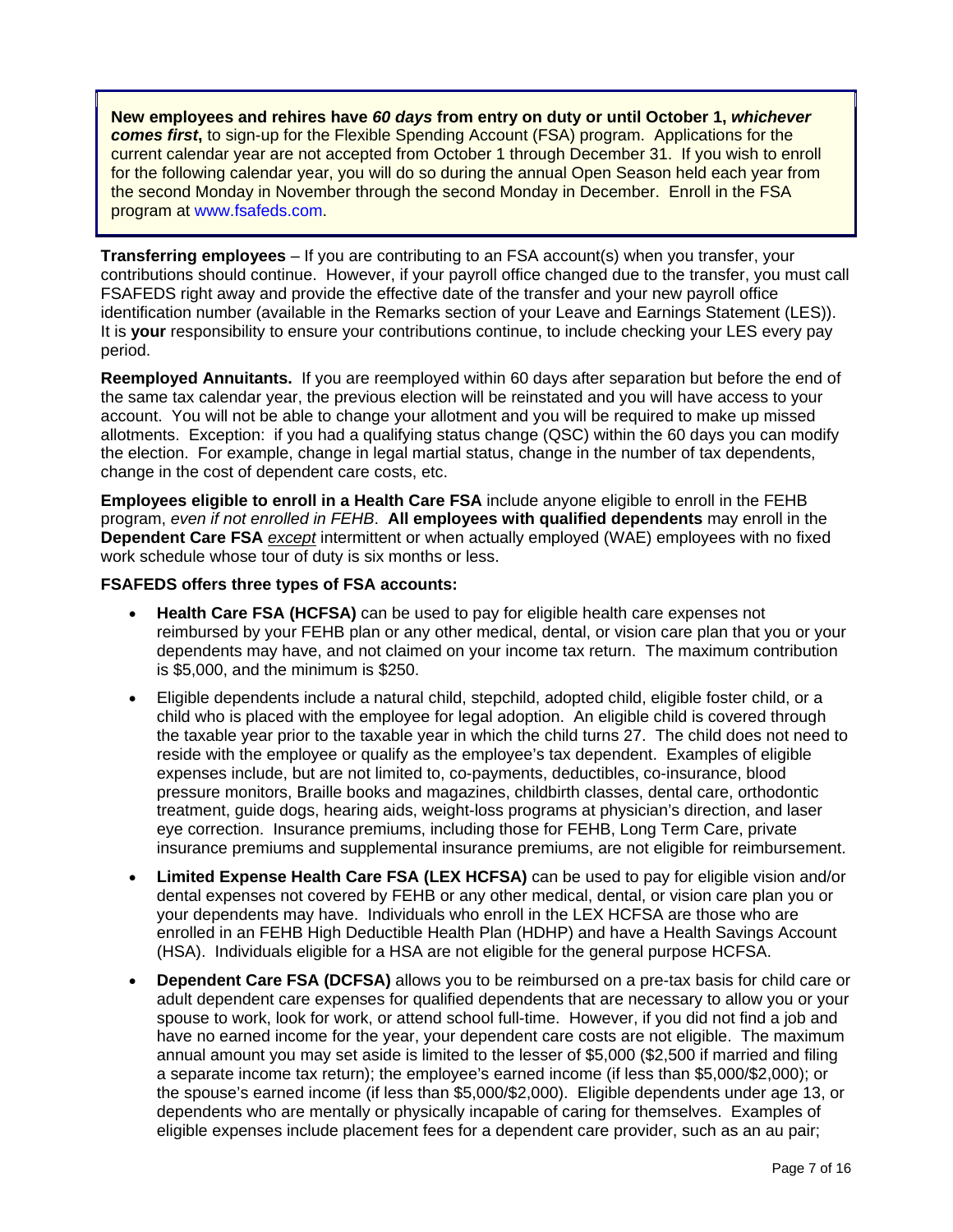before and after-school care (other than tuition); care of an incapacitated adult who lives with you at least 8 hours a day; childcare at a day camp, nursery school, or by a private sitter; late pick-up fees, expenses for a housekeeper whose duties include caring for an eligible dependent; and summer or holiday day camps.

**Enroll in the FSA program directly with Sykes Health Plan Services (SHPS), Inc.**, the third-party FSAFEDS program administrator. SHPS is fully responsible for enrollment and for answering any questions you may have about this program. To enroll, call the FSAFEDS toll-free telephone line: 1-877-372-3337 (TTY 1-800-952-0450), or go online to the FSAFEDS website at www.fsafeds.com. Enrollment is effective the day after your election is received by FSAFEDS and cannot be changed during the calendar year unless you experience a Qualifying Life Event (QLE).

**FSA enrollment does** *not* **carry over automatically from one calendar year to the next.** You must enroll each year during the annual open season if you wish to participate the next year.

**Additional Information.** There is a wealth of information on the FSAFEDS website. The homepage includes "quick links" to a summary of benefits with frequently asked questions, program information, eligibility information, a savings calculator, qualifying life event information, as well as an "Eligible Expenses Juke Box" that provides detailed information on expenses that are eligible for reimbursement under this program. Check it out!

## **LONG TERM CARE INSURANCE**

The **Federal Long Term Care Insurance Program (FLTCIP)** offers insurance that helps cover the costs of certain long term care services. Long term care is the assistance you receive to perform activities of daily living or supervision you receive because of a severe cognitive impairment. LTC insurance is **not** just for older people. Forty percent of persons receiving long term care are adults between the ages of 18 and 64. Many of these individuals are recovering from an accident, stroke, or have a crippling disease such as multiple sclerosis. Types of expenses that are payable are those not covered by FEHB or other health insurance, such as nursing home care and in-home care required because you need assistance with daily activities of living such as eating, bathing, toileting, and so on.

New hires and newly eligible employees (and spouse or same sex domestic partner) have **60 days** from your date of appointment or the date you become newly eligible to apply for Long Term Care (LTC) insurance using the **abbreviated** underwriting application (fewer health questions). You may still apply after the initial 60-day period, but will have to use the **full** underwriting application (numerous health-related questions, and possibly a review of medical records and/or an interview with a nurse). Apply for LTC insurance at www.ltcfeds.com.

**Transferring employees already enrolled in LTC insurance** – If you are paying your premiums by payroll deduction and you transfer to a new agency or payroll office, the payroll deduction will **not** automatically switch over to the new payroll office. Instead, you must contact LTCFEDS as soon as you know where and when you will be transferring. They will work with your new agency location to set up payroll deductions there. You may receive direct bills from LTCFEDS while this is being set up; you must pay those bills to avoid cancellation of your LTC insurance. If paying by automatic bank withdrawal and you change banks as a result of your transfer, you must contact LTCFEDS to provide updated banking information. In addition, if your mailing address changes as a result of your transfer, you should notify LTCFEDS immediately.

**Reemployed Annuitants.** If you are rehired after a break in service of less than 180 days, you may still apply but will have to use the **full** underwriting application (numerous health-related questions, and possibly a review of medical records and/or an interview with a nurse). Apply for LTC insurance at www.ltcfeds.com.

**Eligibility.** Eligible relatives include your current spouse, domestic partner, parents, parents-in-law, stepparents (of living employees) and your adult children (at least 18 years old, including natural children, adopted children, and stepchildren – foster children are not eligible). Check with BEST if you are unsure about eligibility. In addition, certain relatives may apply to enroll for themselves, whether or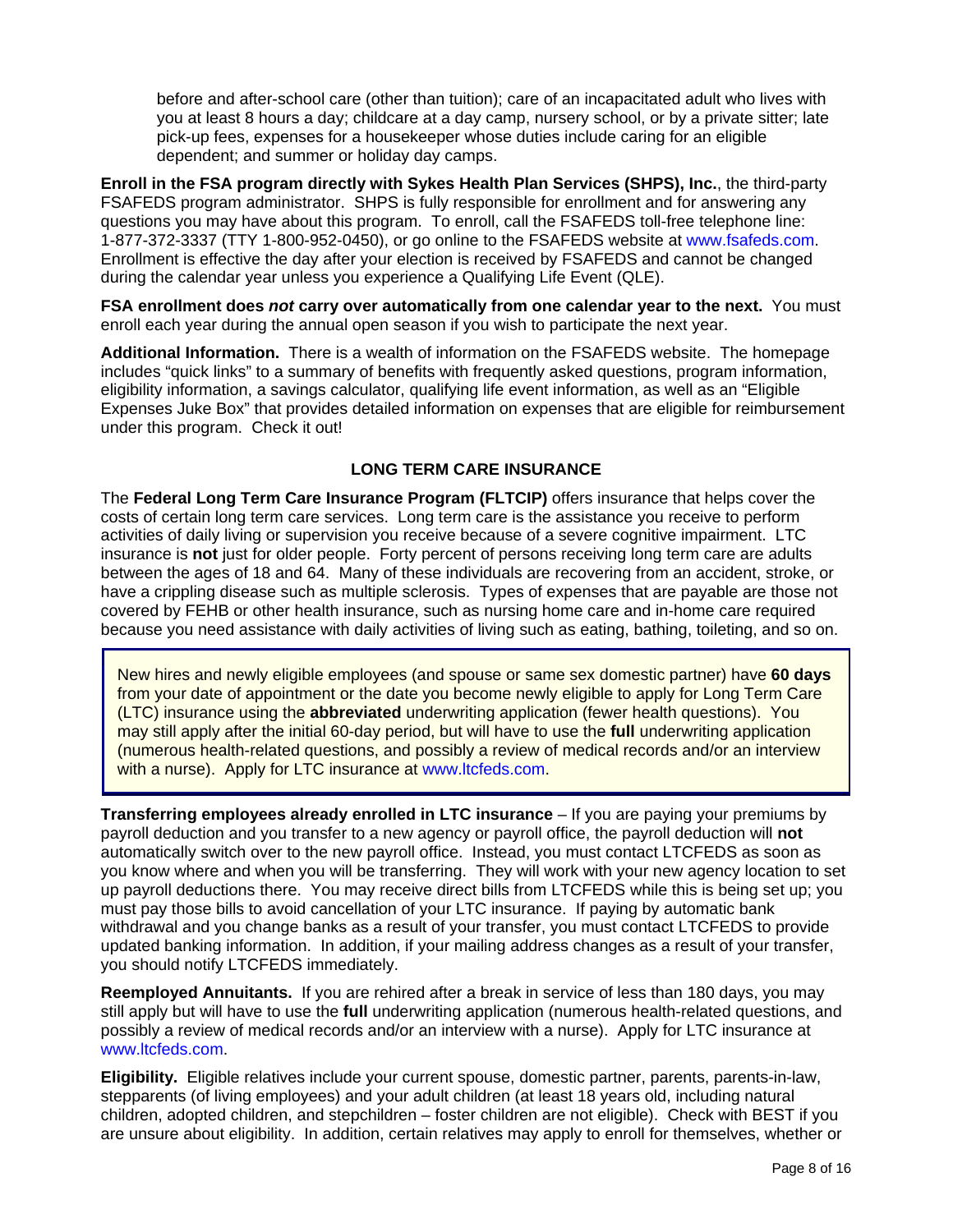not you apply. Eligible relatives include your current spouse, domestic partners, parents, parents-inlaw, stepparents (of living employees) and your adult children (at least 18 years old, including natural children, adopted children, and stepchildren – foster children are not eligible). Check with BEST if you are unsure about eligibility.

**Cost of LTC insurance.** The cost of the insurance is based on your age when you apply – the older you are, the higher the premiums. The Office of Personnel Management (OPM) sponsored the LTC insurance program in order to obtain rates somewhat lower than what is available in the private sector, but you will pay the full cost of the premiums.

**Effective date of coverage.** Certain medical conditions, or combination of conditions, will prevent some people from being approved for coverage. Not everyone who applies will be approved for the insurance coverage. If Long Term Care Partners approves you for LTC coverage, your coverage will be effective the first day of the month after approval if you meet "actively at work" rules. Your enrollment will continue from year to year and after retirement or separation from Federal service, as long as you continue to pay the premiums.

**To apply for LTC insurance, go to the LTCFEDS website at www.ltcfeds.com or call toll-free 1-800-582-3337 (TTY 1-800-843-3557).** LTCFEDS customer service representatives are available Mon-Fri, 8 a.m. to 6 p.m., Eastern Time, to provide assistance with your application or answer questions about the program. The LTCFEDS website also provides information on the program.

## **THRIFT SAVINGS PLAN (TSP)**

**The Thrift Savings Plan (TSP) is a retirement savings and investment plan** for Federal employees, offering the same type of savings and tax benefits offered under 401(k) plans. TSP contributions are very important to employees covered by the Federal Employee Retirement System (FERS) to ensure you have sufficient funds for retirement.

**There are two types of TSP contributions, "**regular" and "catch-up."

## **Regular TSP Contributions**

**Newly hired, newly eligible, and rehired (break in service of 31 or more days) CSRS and FERS employees will be automatically enrolled in TSP at a contribution rate of 3% of base pay,** beginning with the first pay period after hire, conversion, or rehire. If you elect to cancel the automatic contributions during the first pay period, no contributions will be withheld from your pay.

**Reemployed Annuitants.** Are not eligible to contribute to TSP.

**Employees may change, stop, or restart regular TSP contributions at any time** via the EBIS web application or the BEST phone system. Elections are effective at the beginning of the pay period following the one in which submitted.

**In 2012, you may contribute up to \$17,000 (the IRS annual limit) to a regular TSP account.** When submitting the election, designate the amount you wish to contribute each pay period as any whole percentage of your basic pay or a specific whole dollar amount. If you elect a percentage of pay and the amount is more than your remaining salary after mandatory deductions, then the resulting pay will be the amount withheld and contributed to your TSP account. If you designate a dollar amount and it is greater than your remaining salary, then **no** employee contributions will be made for that pay period, and, if you are FERS, you will not receive agency matching contributions. If this happens, you will need to submit a new election and elect a lower percentage or dollar amount. The new election will not be applied retroactively.

**Agency Contributions to TSP Accounts.** Only FERS-covered employees are eligible for agency contributions. FERS employees receive an agency automatic 1% contribution and agency matching contributions up to 4%. The agency automatic 1% contribution is equal to 1% of your basic pay and is paid whether or not you contribute your own money. Agency matching contributions apply to the first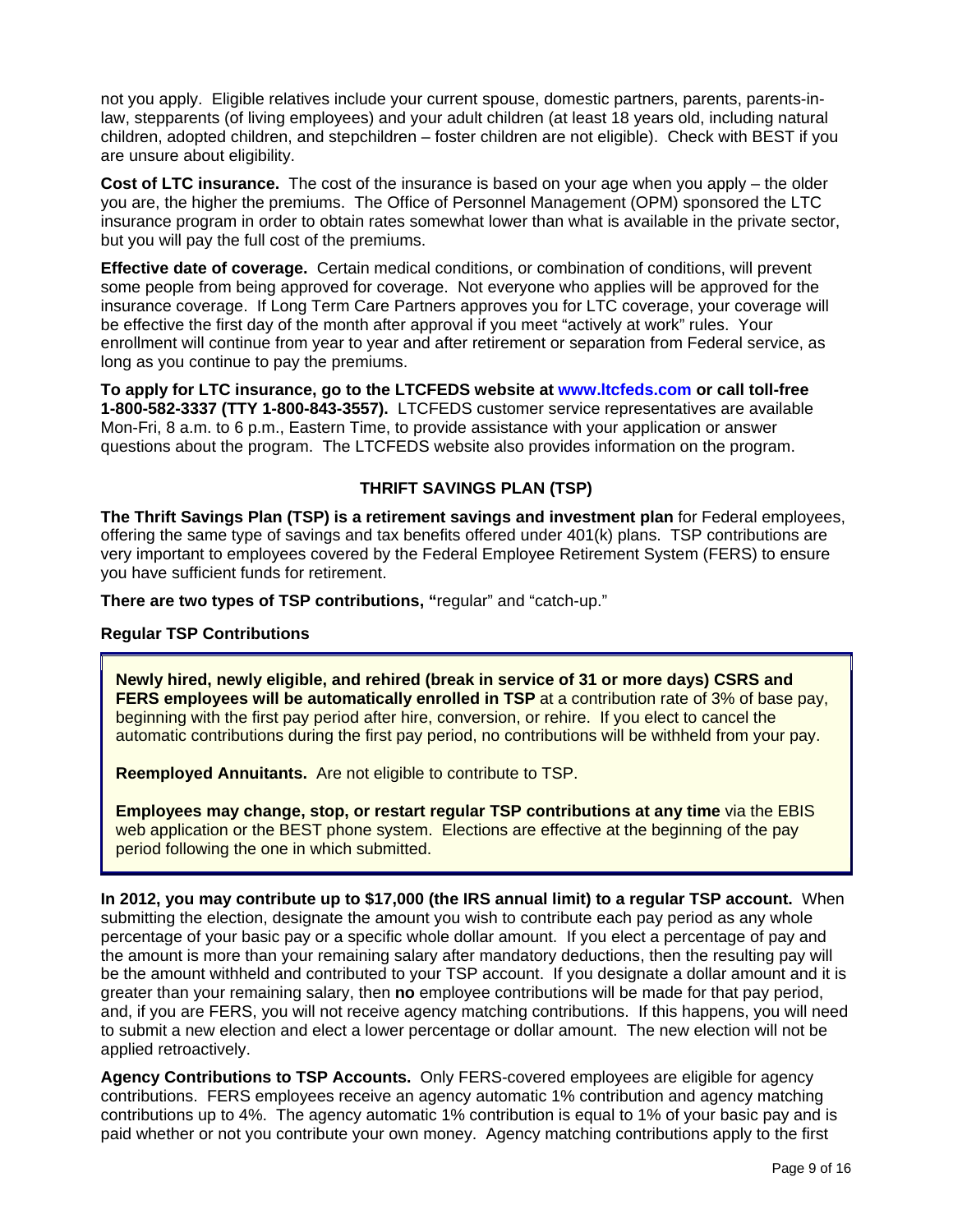5% you contribute, as follows: dollar-for-dollar for the first 3% and 50 cents on the dollar for the next 2%. Contributions you make above 5% of your pay will not be matched, but you will still benefit from before-tax savings and tax-deferred earnings on these contributions. By contributing at least 5% of your basic pay, you double your investment instantly. Don't miss out on free money! Employees who contribute to TSP during the first 15 to 20 years of service, even if only \$10 or 1 or 2% of pay per pay period, will have a larger TSP account when they retire than employees who wait 10 or 15 years to start contributing. The earlier you begin to contribute, the faster your account balance will increase, thanks to compounding of earnings.

**Don't miss out on Agency Matching Contributions!** FERS employees must contribute at least 5% of their basic pay each pay period if they wish to receive the maximum agency matching contributions each pay period of the year. If you reach the IRS annual limit before the end of the year, your own contributions and agency matching contributions will be suspended. Use the Elective Deferral Calculator on the TSP Web site at www.tsp.gov/calc/contributions/index.html to avoid this situation.

**When Agency TSP Contributions Begin.** New FERS employees receive agency contributions immediately upon their appointment/reappointment to Federal service.

**Rehired employees with a break in service of 31 or MORE full days** and received a refund of previous TSP contributions will be automatically enrolled in TSP at a contribution rate of 3%, with all monies vested in the G-fund.

Rehired employees', who retained their TSP account, will be automatically enrolled at a contribution rate of 3% and vested in the allocation on file at separation.

**Rehired employees with a break in service of LESS than 31 full days.** If previously contributing to TSP, your contributions will automatically resume based on the last valid contribution election on file. You may submit a new contribution election to change or stop your contributions at any time. If you were not previously contributing, you may sign up to begin TSP contributions at any time. If you are covered by FERS, agency contributions will resume upon rehire. It is your responsibility to check your Leave and Earnings Statement (LES) to ensure your contributions have resumed. If they do not, notify BEST immediately. Contact your payroll office if TSP loan payments do not continue.

**If you are a rehired CSRS or CSRS Offset employee and you choose to change your retirement coverage to FERS**, the agency automatic 1% contribution will begin the day your FERS coverage goes into effect. If you are already contributing to TSP, your contributions will continue and agency matching contributions will begin the date your FERS coverage goes into effect. If you are **not** contributing to TSP on the date you transfer to FERS, you may submit an election to start contributions at any time. However, if you wish your TSP contributions to be effective the same date as your transfer to FERS, fax a completed Form TSP-1 (TSP Election Form), along with SF 3109 (Election of Coverage – FERS) to BEST at DSN 665-2936 or (210) 565-2936. You need to do this at the same time you sign the SF 3109. (This is the only time BEST will accept a hard copy TSP election form.)

**Transferring Employees.** If you are contributing to TSP when you transfer, your contributions will continue. It is **your** responsibility to check your Leave and Earnings Statements (LES) received for pay periods after the transfer effective date to ensure your contributions, as well as any TSP loan payments, have continued. If contributions are not withheld, notify BEST immediately.

**Investment of TSP Contributions.** Selecting the funds you wish to invest your TSP contributions in and the percentage you wish to go into each is called making a "contribution allocation." You'll use the TSP Website or the TSP ThriftLine to make your contribution allocation among the investment funds. The good news is you can change your contribution allocation as often as you like. If you're a new participant, however, your contributions are placed in the Government Securities Investment (G) Fund until you receive your TSP account number, password, and PIN and submit a contribution allocation. If you're a rehired employee and you already have an established TSP account, your contributions will be invested based on your most recent contribution allocation, which you can change at any time.

**TSP Account Number, Password and PIN.** New TSP participants will receive a "welcome letter" from the Thrift Savings Plan by mail within 7 to 10 days of the date the TSP receives the first contribution to your account (either your own or agency contributions); the letter will contain your 13-digit TSP account number. Separately, you will receive a 4-digit PIN and an 8-character password. The welcome letter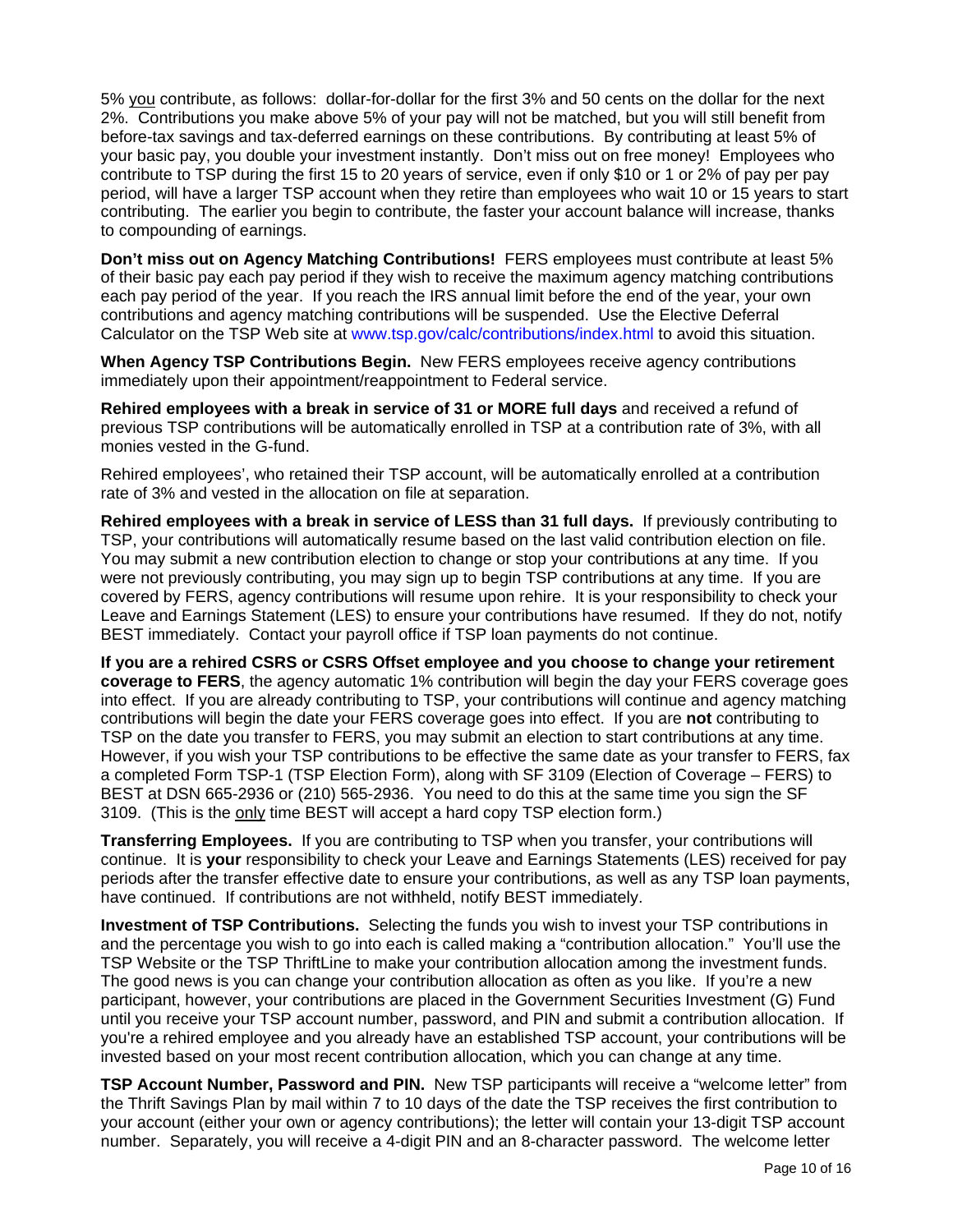will also advise of what action you must take to request a refund of automatic contributions you may have made within the first 90 days of hire or rehire.

The TSP account number and password allows you to change the contribution allocation among the investment funds. You will also be able to conduct an interfund transfer to move all or part of your current TSP account balance from one fund to another. The TSP Website is located at www.tsp.gov (click on Account Access). The ThriftLine toll-free phone number for employees located in the United States, the Virgin Islands, Puerto Rico, Guam, American Samoa, and Canada is 1-877-968-3778 (TDD 1-877-847-4385). Other international callers will dial 1-404-233-4400 (TDD 1-504-255-5113) (not tollfree). If you lose or forget your TSP password or PIN, you may request replacements via the TSP Website or ThriftLine.

**Automatic Carry-Over from Year-to-Year.** Your TSP election will automatically carry over from yearto-year. You can stop or change it at any time.

### **TSP Catch-Up Contributions**

"Catch-up" contributions are **additional** tax-deferred contributions, **separate** from regular TSP contributions. You are eligible to make catch-up contributions if you are age 50 or older or will turn age 50 in the year in which catch-up contributions are deducted, are in a pay status, **and** contributing the **maximum** regular employee contributions to a TSP account, a uniformed services TSP account, and/or other eligible employer-sponsored plan, such as a 401(k) plan.

A catch-up contribution election does **not** carry over from year-to-year. Eligible employees must submit a new election each year. Catch-up contribution elections for calendar year 2011 may be submitted at any time between 5 Dec 10 and 3 Dec 11. **The maximum annual catch-up contribution for 2012 \$5,500.** This annual maximum is completely separate from the annual maximum for regular contributions. If you will not be contributing the IRS maximum in regular contributions, there is no need to elect TSP catch-up.

**Sign up to make catch-up contributions** via EBIS or the BEST phone system. (Hard copy enrollment forms are not accepted.) Designate the amount you wish to contribute each pay period as a whole dollar amount. Make sure the per pay period amount does not exceed your net pay, or no contributions, either catch-up or regular, will be withheld. (If this happens, you'll have to process another election to change the per pay period amount, effective the next pay period.)

Catch-up contributions are invested based on the same contribution allocation you submit for regular TSP contributions via the TSP website. The Catch-Up Contributions Fact Sheet at https://www.tsp.gov/PDF/formspubs/oc03-03.pdf has more information.

#### **RETIREMENT**

Newly hired Federal civilian employees, with few exceptions, are covered by the Federal Employees Retirement System (FERS). Some rehired employees may be covered under the Civil Service Retirement System (CSRS) or a slightly revised version called CSRS Offset. To determine your retirement coverage, refer to Item 30 of your latest SF 50, or block 19 of your LES.

**FERS** – Most employees who started working for the Federal government after 31 Dec 83 are automatically covered by FERS. The publication, "FERS – An Overview of Your Benefits," highlights the main features of FERS. You can find the publication at www.opm.gov/forms/pdfimage/RI90-1.pdf.

FERS is a three-tiered retirement plan. The three components are: 1) Social Security benefits, 2) the basic FERS retirement annuity, and 3) the Thrift Savings Plan. Most FERS employees pay 0.80% of basic pay into the basic FERS benefit plan each payday. However, those under special retirement coverage, such as firefighters, law enforcement officers, and air traffic controllers, contribute 1.3% to FERS. All FERS employees pay 6.2% (4.2% for 2011 only) of basic pay to Social Security (up to the maximum taxable wage base) and 1.45% to Medicare.

The three components work together to form a strong financial foundation for your retirement years. **It is extremely important for FERS employees to contribute to the TSP** since the formula used to compute the FERS basic retirement annuity is less generous than the one used to compute an annuity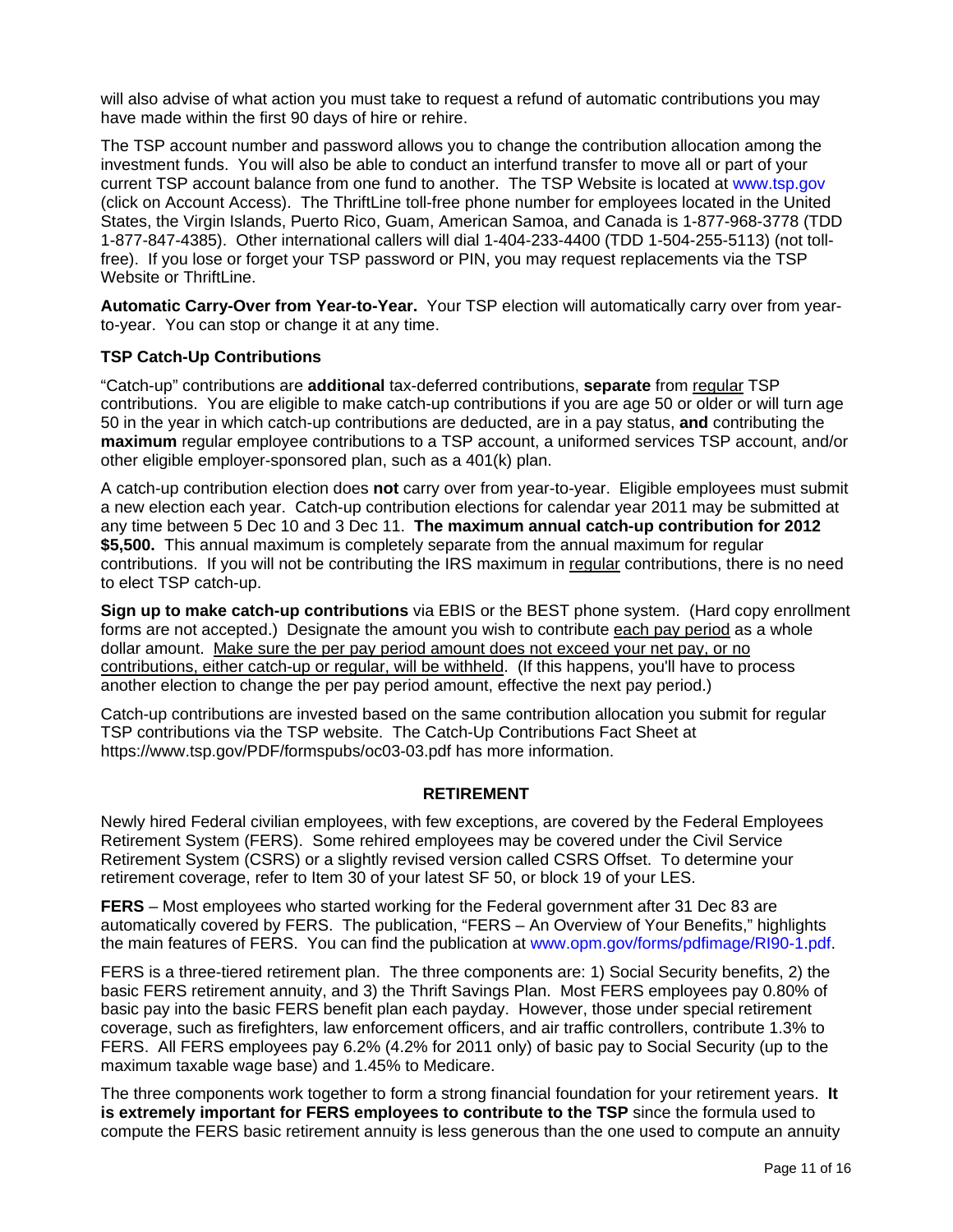under the older CSRS retirement system. In addition, TSP is the part of your retirement that you control. You decide how much of your pay to put in your account (up to the allowable limits), how to invest it, and, when you retire, how you want your money paid out. The best way to assure that your retirement income is sufficient to meet your needs is to start investing in the TSP at the beginning of your Federal service, even if you only contribute 1 or 2%, and to continue to do so throughout your career. See the TSP section on the previous pages for additional information.

**CSRS** – Most permanent employees hired before 1984 are covered by full CSRS. In addition, employees rehired within 365 days of separation from a CSRS-covered position will retain CSRS coverage. Most CSRS employees, including air traffic controllers, contribute 7% of their basic pay to the CSRS retirement system. However, those under special retirement coverage, such as firefighters and law enforcement officers, contribute 7.5% of basic pay. All CSRS employees contribute 1.45% to Medicare. There is no contribution to Social Security.

**CSRS Offset** – CSRS employees rehired on or after 1 Jan 84 with a break in CSRS coverage of more than 365 days and who had at least 5 years of creditable civilian service by the end of 1986 are covered by CSRS Offset. CSRS Offset employees pay into both the CSRS retirement system and Social Security, as follows: 6.2% of earnings to Social Security, 0.80% to CSRS. Firefighters and law enforcement officers pay 1.30% of basic pay to CSRS; air traffic controllers pay 0.80%. All pay 1.45% to Medicare.

CSRS retirement eligibility and annuity computation rules apply to CSRS Offset employees. The difference occurs once you are retired and age 62 -- at that time your CSRS benefit will be reduced, or "offset," by an amount equivalent to the Social Security benefit based on your CSRS Offset service and earnings. Basically, you lose nothing, it just comes from two sources.

**CSRS and CSRS Offset Only – Election Opportunity for FERS Retirement Coverage.** CSRS and CSRS Offset employees who are rehired after a break in coverage of more than 3 days and who had at least 5 years of creditable prior CSRS or CSRS Offset coverage at the last separation from employment, have a 6-month opportunity to elect to transfer to the FERS retirement system. If you are in this situation, you should have received SF 3109, "Election of Coverage," from your local or servicing Civilian Personnel Section (CPS) during in-processing. In addition, you will see a remark on the SF 50 documenting your rehire that advises you are eligible to elect FERS within 6 months of rehire. You will need to:

- Complete Part 1 (the first page) of the SF 3109 and return it to your local/servicing CPS. This is simply a receipt verifying you have been given the form and advised of your opportunity to transfer to FERS.
- Read the Office of Personnel Management (OPM) "FERS Transfer Handbook." Your local or servicing CPS may have a copy of this handbook, or you can find it on the OPM "FERS Election Opportunities" web page at www.opm.gov/retire/pre/election/index.htm. While there, check out the "Frequently Asked Questions (FAQ)" and "Employee Resources."
- If you decide to transfer to FERS, complete and return Part 2 to your local/servicing CPS or fax to BEST at DSN 665-2936 or (210) 565-2936. An election to transfer to FERS is effective at the beginning of the next pay period after the completed form is received. An election to transfer to FERS is irrevocable once it has become effective.
- If you do nothing, your current coverage (CSRS, CSRS Offset, or Social Security) will continue.

This is an opportunity that few workers have – the chance to choose your retirement plan. You can keep the retirement coverage you now have, or you can choose to be covered by FERS. This is a very important decision. Depending on what the future holds for you, your decision can make a difference in how early you can retire from the Federal government and how much retirement income you will have. Most people will not have another chance to choose FERS coverage unless they leave Federal service for more than 3 days.

The FERS Transfer Handbook takes you through important considerations and shows you why they're different in CSRS/CSRS Offset and FERS. Many people reach a decision without reading very much of the handbook, but we encourage you to at least review the first 6 sections because there are some special circumstances that may change your mind. You should look at the table of contents to identify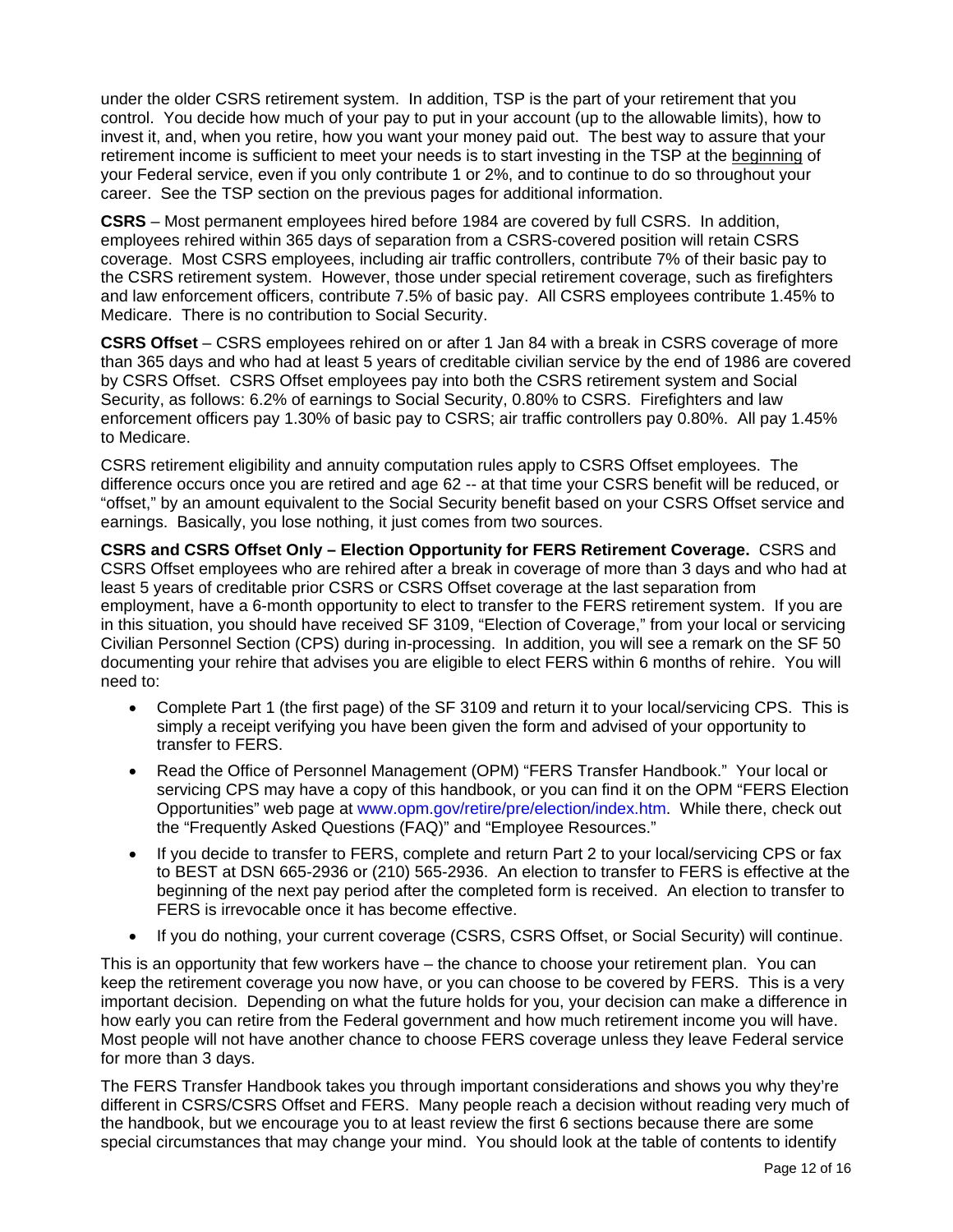topics that may be of interest to you. When you finish reading, you should be prepared to make a choice based on the plan overviews, comparisons, and examples.

## **DEPOSITS AND REDEPOSITS**

## **Crediting Military, Temporary, and Refunded Service towards Retirement**

Employees with prior military or Federal civilian service may need to pay a deposit or redeposit in order to receive credit towards retirement. The regulations regarding crediting service for retirement purposes are different from rules for crediting for leave purposes. Some service that may be included in the Service Computation Date-Leave (SCD-Leave) for leave accrual but may not be creditable for retirement includes temporary service, refunded service, and military service. It is important to check into this earlier rather than later since all deposits and redeposits accrue interest on an annual basis.

## **Temporary service (service where only Social Security was withheld):**

If you are CSRS/CSRS Offset, temporary service is always creditable for eligibility for retirement, whether or not you pay the deposit. However, if the temporary service was performed prior to 1 Oct 82 and you do not pay the deposit, your annual annuity will be permanently reduced by 10% of the deposit due. If the temporary service was performed on or after 1 Oct 82 and you do not pay the deposit, you will receive no credit for the service in the annuity computation.

If you are FERS, temporary service performed prior to 1 Jan 89 is creditable for eligibility and annuity computation **only** if you pay the deposit. Temporary service performed on or after 1 Jan 89 is not creditable – no deposit is allowed.

## **Refunded service:**

Rehired CSRS/CSRS Offset employees who took a refund of prior CSRS contributions after separating from employment may redeposit the refund, with interest. The refunded service is creditable for eligibility for retirement whether you pay the redeposit or not. If the period of refunded service ended before 1 Mar 91 it is creditable for annuity computation; however, if you don't pay the redeposit your annuity will be actuarially reduced and the reduction is permanent. If the period of refunded service ended after 1 Mar 91 the service is not creditable for annuity computation unless you pay the redeposit.

Rehired FERS employees who took a refund of FERS retirement contributions may redeposit the refund, with interest. The refunded service is creditable for eligibility for retirement whether you pay the redeposit or not, however you must redeposit the refund in order to receive credit for annuity computation. If you are uncertain whether you have refunded FERS service, contact the Office of Personnel Management (OPM) at (724) 794-2005 or fax your request to OPM at (724) 794- 4668/6633/1351.

## **Military Service:**

Congress enacted a law in 1982 giving employees the opportunity to pay a deposit into the civilian retirement system for active military time served after 1956 (also called post-56 military service). Individuals who make the deposit receive credit for the military service under both the Social Security system and the applicable civilian retirement system. **No interest is charged if the military deposit is completed within two years after the date you first become employed**. If the deposit is not completed in the two-year period, interest will be posted to your account on the third anniversary; thus the total effective interest-free period is three years minus one day. (Active military service performed prior to 1 Jan 57 is fully creditable for both retirement eligibility and annuity computation without deposit, for both CSRS and FERS.)

The rules for crediting post-56 military service differ depending on your retirement system:

**FERS -** Employees covered by FERS receive retirement credit (eligibility and annuity computation) for military service **only** if a deposit for military service is paid. For periods of active duty prior to 1 Jan 99, the deposit equals 3% of military base pay (does not include allowances). For periods of service performed during 1999, the deposit equals 3.25%, and during 2000, 3.4%. After 31 Dec 00, the deposit returns to 3% of base pay. These percentages apply to all FERS employees.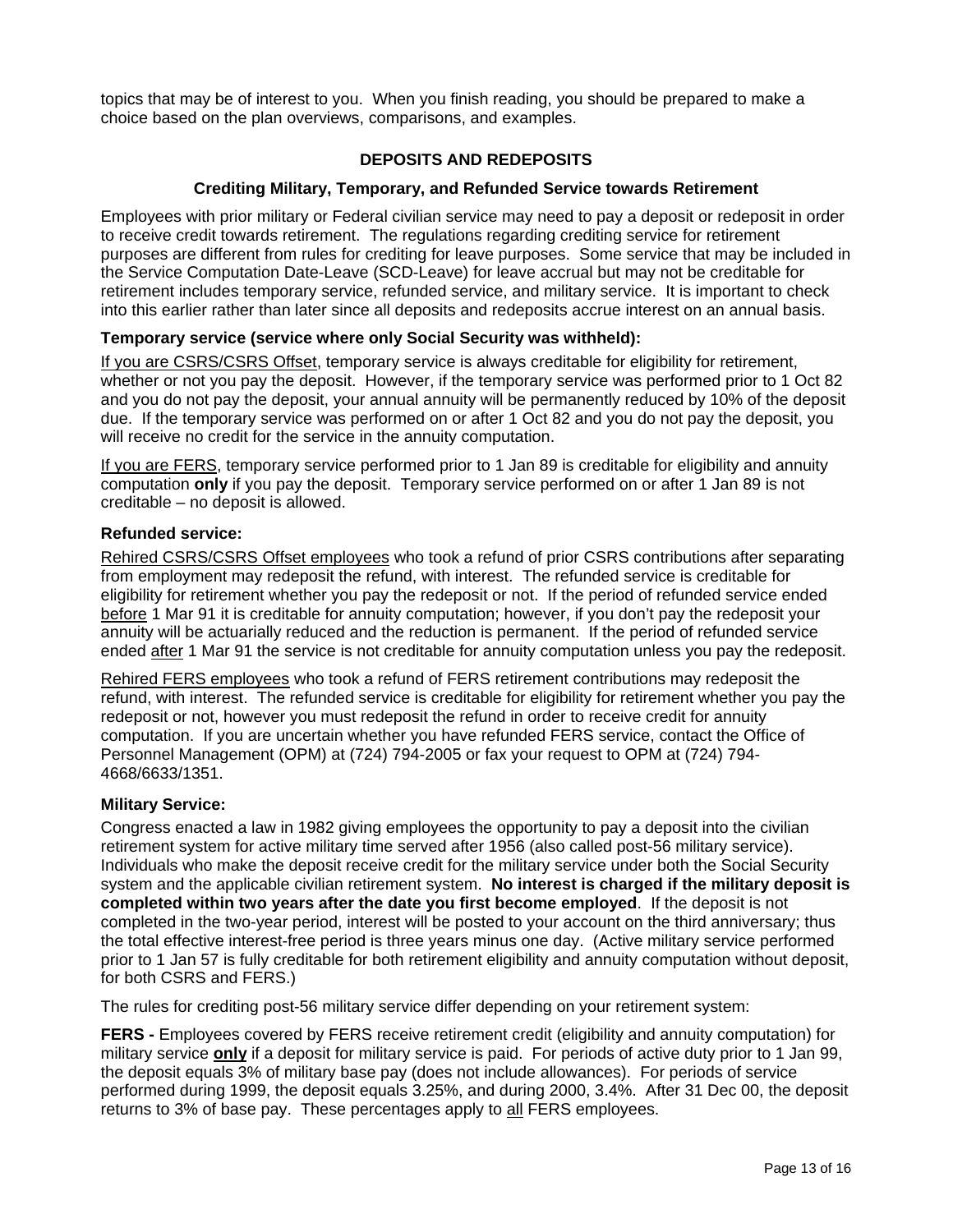**CSRS -** Employees covered by CSRS (includes CSRS Offset) receive retirement credit for military service based on the date they were first employed under CSRS, as follows:

- First employed under CSRS on or after 1 Oct 82. Credit is received for military service for retirement eligibility and annuity computation **only** if the military deposit is paid.
- First employed under CSRS *BEFORE* 1 Oct 82. You'll receive full credit for retirement eligibility and annuity computation whether or not you pay the deposit. However, if you don't pay the deposit and you are eligible for a Social Security benefit at age 62 (whether you apply for it or not), then at age 62 credit for the military service will be deleted and your annuity recomputed downward. This is commonly called "Catch-62." If you will not be eligible for Social Security benefits at age 62, there is no advantage to making a deposit for the military service.

Prior to 1 Jan 99, the deposit required is 7% of basic military pay. For periods of service during 1999, the deposit required is 7.25%; and for 2000, 7.4%. After 31 Dec 00, the deposit amount returns to 7%. Applies to all CSRS employees.

**Retired Military –** If you are retired military, you may combine your active duty military service and civilian service for one annuity. This requires a deposit into the civilian retirement system for the active military service, subject to the deposit amounts and interest described in the previous paragraphs. In addition, when you are ready to retire from civilian service you must waive your military retired pay effective with the beginning of the civilian annuity. Exception: Military retired pay does not have to be waived if it was awarded for a disability incurred in combat or caused by an instrumentality of war, or awarded for Reserve service under Chapter 1223 (formerly chapter 67) of Title 10 of the U.S. Code. If you have military service (such as academy service) that was **not** used in computation of your military retired pay, it may be creditable for civilian retirement purposes. Deposit rules apply.

Retired military members who are in receipt of Combat Related Special Compensation (CRSC)

## **How to Submit Application to Make Military Deposit**

Air Force-serviced civilians who receive **Full** benefits and entitlements services from BEST will find military deposit instructions on the BEST website, at https://gum-crm.csd.disa.mil, key word search KA 5088.

## **CREDIT OF SICK LEAVE FOR FERS REEMPLOYED ANNUITANTS**

The National Defense Authorization Act for FY 2010 amended 5 U.S.C. 8415 to allow employees covered by FERS who retire on an immediate annuity between 28 Oct 2009 and 31 Dec 2013 to receive credit for 50 percent of their unused sick leave towards their total creditable service for annuity computation purposes. If an employee returns to Federal service as a reemployed annuitant they may be recredited the unused sick leave that was not used in computation of the FERS annuity. Employees' retiring on or after 1 Jan 2014 will receive credit for 100 percent of their sick leave, therefore, no sick leave will remain for recredit should the retirees later return to Federal service.

## **DESIGNATIONS OF BENEFICIARY**

If you die while a Federal employee, payments will be made in a particular order of precedence set by law from your life insurance proceeds (if enrolled), unpaid salary (unpaid compensation), TSP account, and retirement contributions. (Exception: Retirement contributions are not payable as a lump sum if you have dependents who are eligible to receive survivor benefits.) If you are satisfied with the order of precedence, it's not necessary to complete a beneficiary form. Generally, the order of precedence is (1) the widow or widower; (2) if none, the child or children in equal shares; (3) if none, the parents in equal shares; (4) if none, the executor or administrator of the estate; (5) if none, the next of kin under the laws of the state in which the decedent was domiciled at date of death. However, for life insurance this order of precedence goes into effect only if your life insurance has not been assigned and if there is not a valid court order properly filed in your Official Personnel Folder (OPF).

The following designation of beneficiary forms can be found on the Office of Personnel Management website at www.opm.gov/insure/life/beneficiary/designate.asp: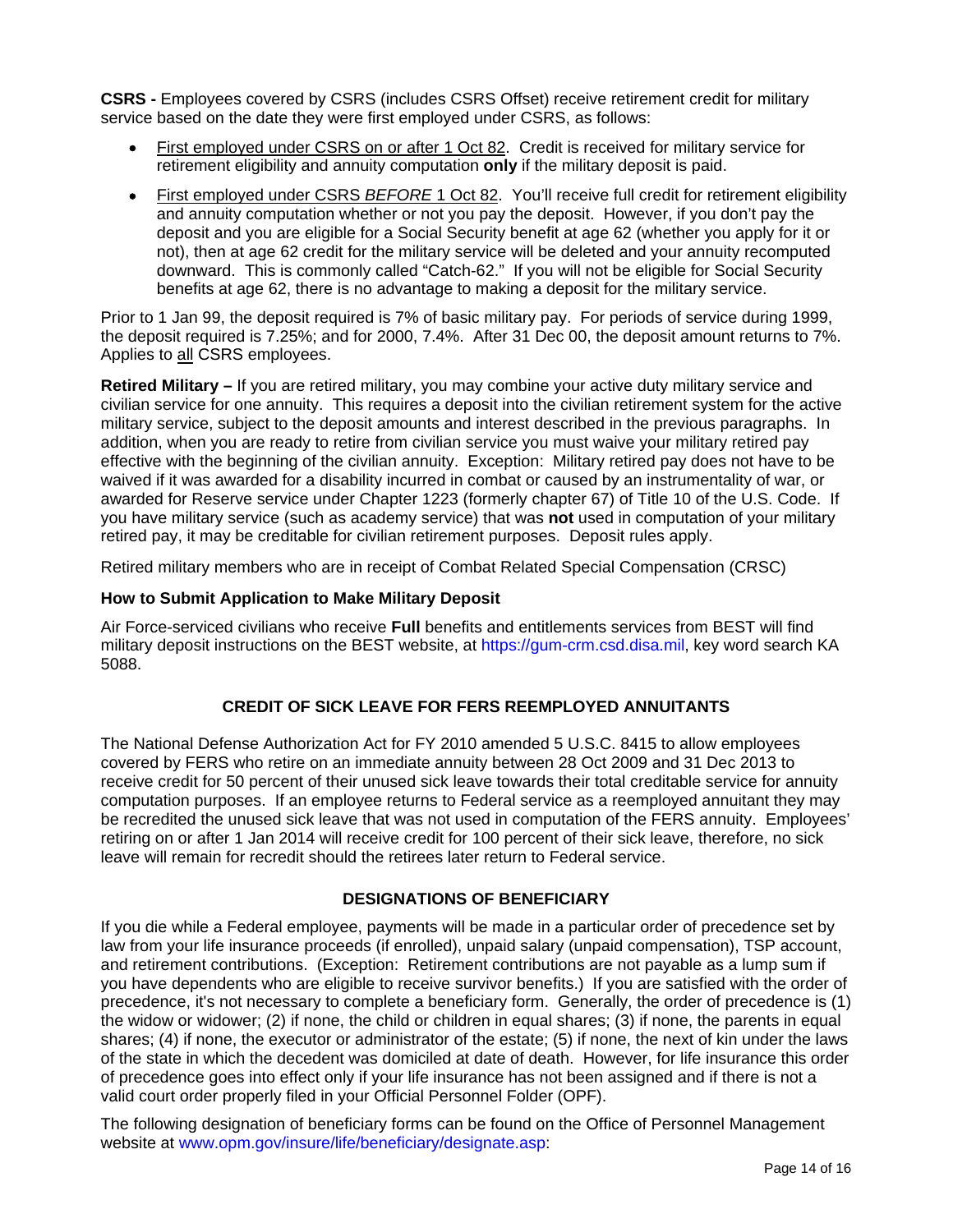- SF 1152 (Unpaid Compensation of Deceased Civilian Employee)
- SF 2823 (Federal Employees' Group Life Insurance)
- SF 3102 (Federal Employees Retirement System FERS-covered employees only)
- SF 2808 (Civil Service Retirement System CSRS-covered employees only)
- Form TSP-3 (Thrift Savings Plan, https://www.tsp.gov/PDF/formspubs/tsp-3.pdf)

If you are a Full service employee, submit the SF 1152, SF 2823, and SF 3102 to your local or servicing Civilian Personnel Office (CPS), who will certify the forms and return the employee copies to you, and forward the originals to our office. If you are a Limited service employee, the CPS will file the forms in your OPF. CSRS employees will send the SF 2808 directly to OPM at the address in the form's instructions. Complete Form TSP-3 when you begin to contribute or, if FERS, when the first agency automatic 1% contributions are deposited to your account. Send Form TSP-3 directly to the TSP at the address in the form's instructions.

**It is your responsibility to make sure designation of beneficiary forms stay current.** A change in marital status does **not** automatically change a beneficiary previously designated. Also, you should submit an updated beneficiary form whenever the address of a beneficiary changes. This will make the beneficiary easier to locate should the need arise.

### **HOW TO ACCESS EBIS, THE BEST PHONE SYSTEM, AND REACH A COUNSELOR**

**BEST "benefits" PIN number** – BEST PIN numbers are not mailed; nor do you "apply" for them. Instead, for new hires and employees transferring from other agencies such as the Army or Navy to the Air Force, the BEST automated system automatically sets your PIN as a four-digit number equivalent to your month and year of birth (MMYY). For example, if born in May 1980, your PIN will be 0580. Once you access EBIS or the BEST phone system, you will be required to change this 4-digit PIN to a 6-digit PIN of your choice. You are responsible for the security of your account -- change your PIN immediately and at any time you believe it has been compromised. Do not share your PIN with anyone. (BEST will never ask for your PIN number.)

If you are a rehired employee who was previously serviced by BEST, the six-digit PIN you previously set will still be in the system. If you don't remember this PIN, you can change or reset it within the BEST phone system or EBIS. However, rehired employees need to check the SF 50 (Notification of Personnel Action) and most current Leave and Earnings Statement to obtain the necessary data for resetting the PIN, to include their SCD-Leave date.

**The Employee Benefits Information System (EBIS)**, is a secure web application. As a result, in order to access EBIS you must first login to the Air Force Portal or the AFPC Secure website.

**Air Force Portal.** Within 48 hours of receiving a Common Access Card (CAC), you should be able to register and establish an AF Portal account. To get started, go to https://www.my.af.mil. Find the Membership Information and click on "Register for a new AF Portal Account with your CAC." When complete, you'll receive two email notifications, one with your Portal username, and one with your Portal temporary password. After receiving these emails, allow at least 30 minutes for the CAC registration process to complete. You will then be able to log on to the Portal with your CAC card or by using your Portal username and password. After initial login, you'll be prompted to change your password. After logging in to the Portal, roll your mouse cursor over the "Life & Career" tab and select "Career" from the drop-down menu. A link to EBIS is located in the far left column, or you can click on "Civilian Employees" and find it under the Self-Service Applications. Click the EBIS link. When the EBIS login screen appears, enter your SSN and BEST PIN number, and you're ready to conduct benefits transactions (click the Transactions icon).

**AFPC Secure website.** New users will set up their AFPC Secure account by using their CAC card. Go to https://w20.afpc.randolph.af.mil/AFPCSecurenet20. Click "OK" to acknowledge consent to the Warning Banner. Immediately, a "Choose a digital certificate" dialog box will appear. If your web browser has been configured for use with your DoD PKI certificate number, CAC, and CAC PIN, you should see your name and certificate number in the white area of the dialog box. Click "OK" and enter